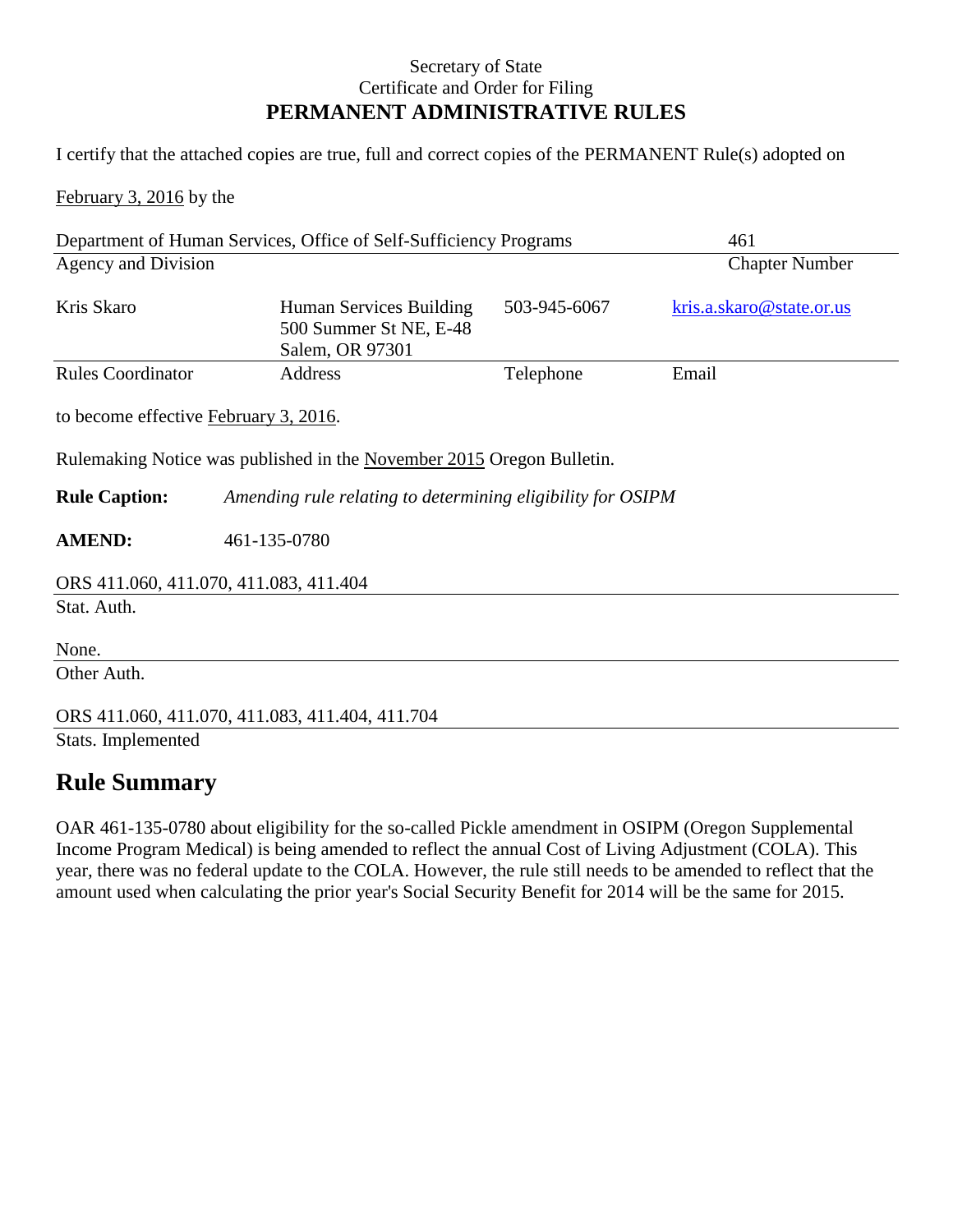- (1) An individual is eligible for OSIPM under this rule and the so-called Pickle amendment (Pub. L. No. 94-566, § 503, title V, 90 Stat. 2685 (1976)), if the individual meets all other eligibility requirements, and:
	- (a) Is receiving Social Security Benefits (SSB);
	- (b) Was eligible for and receiving SSI or state supplements but became ineligible for those payments after April 1977; and
	- (c) Would be eligible for SSI or state supplement if the SSB COLA increases paid under section 215(i) of the Social Security Act, after the last month the individual was both eligible for and received SSI or a supplement and was entitled to SSB, were deducted from current SSB.
- (2) The SSB amount received by the individual when the individual became ineligible for SSI or OSIP is used as the individual's *countable* (see OAR 461-001-0000) Social Security income, for the purposes of the Pickle Amendment. If the amount cannot be determined using the information provided by the SSA, it is calculated in accordance with sections (3) and (5) of this rule.
- (3) Determine the month in which the individual was entitled to Social Security and received SSI in the same month. Use the table in section (5) of this rule to find the percentage that applies to that month. Multiply the present amount of the individual's Social Security benefits by the applicable percentage. This amount, rounded down to the next lower whole dollar, is the individual's *countable* Social Security for purposes of this rule and the Pickle Amendment.
- (4) Add the amount determined in accordance with section (2) or (3) of this rule to any other *countable* unearned income plus adjusted earned income of the individual, and if the total is less than the full SSI income standard for a single individual plus the \$20 unearned income deduction (OAR 461-160-0550), the individual is eligible for OSIPM for purposes of this rule and the Pickle amendment.
	- (a) For spouses in the same *financial group* (see OAR 461-110-0530), determine the spouse's SSB amount in the year the individual stopped receiving SSI or perform the above calculation for the spouse's Social Security benefit using the same multiplier, regardless of whether or not the *spouse* (see OAR 461-001-0000) received SSI, combine the results and add the subtotal to all other *countable* unearned and adjusted earned income.
	- (b) If the total is less than the full SSI standard for a couple plus the \$20 unearned income deduction (OAR 461-160-0550), the couple is eligible for OSIPM for purposes of this rule and the Pickle amendment. All other financial and nonfinancial eligibility criteria must be met.